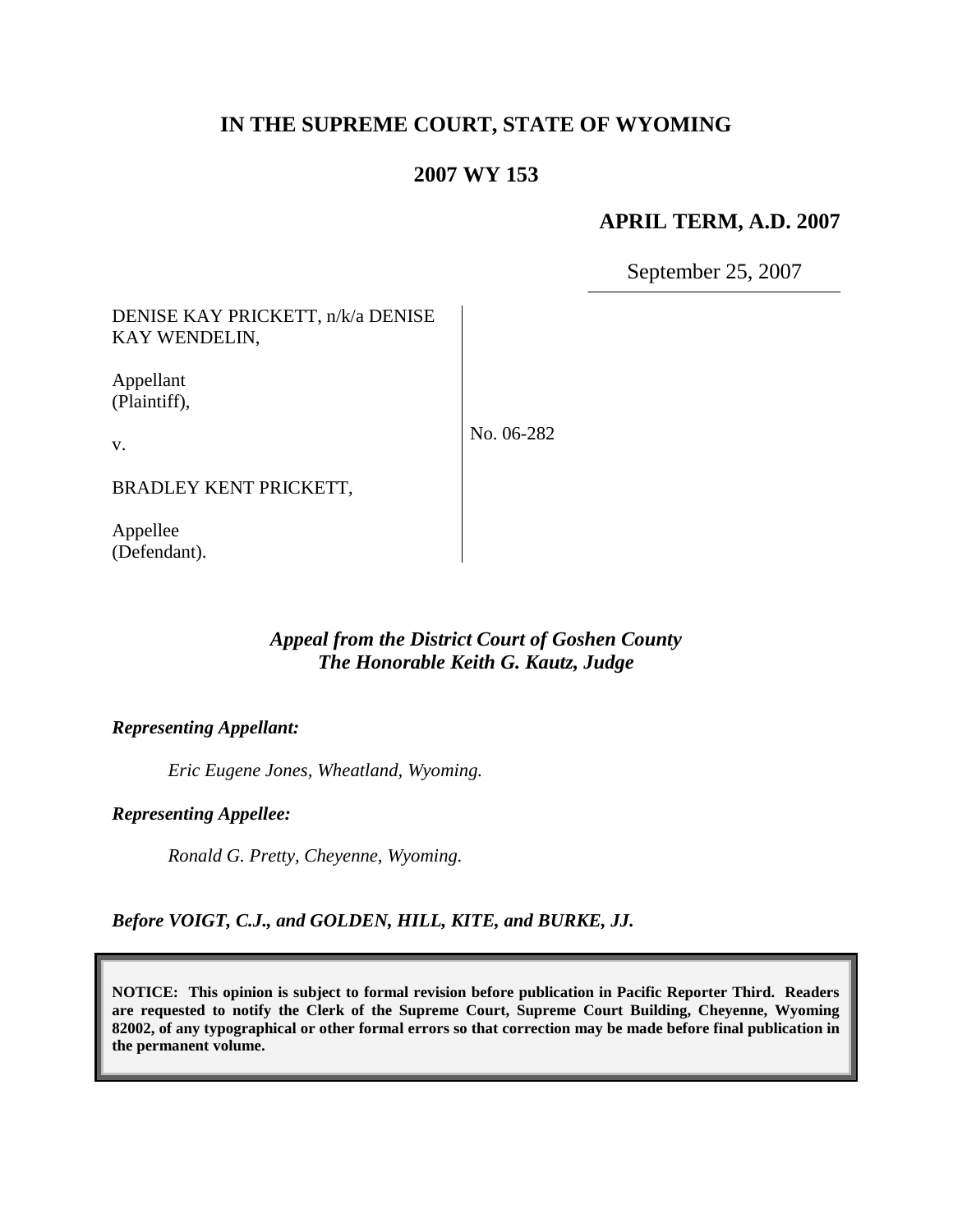### **BURKE, Justice.**

[¶1] Appellant Denise Wendelin, formerly Denise Prickett, claims that the district court erred in its decision that Wyoming, not Nebraska, retains exclusive, continuing jurisdiction pursuant to Wyo. Stat. Ann. § 20-5-302 over custody and visitation issues arising from the parties' Wyoming divorce decree. Alternatively, she contends that the district court abused its discretion in failing to decline jurisdiction pursuant to Wyo. Stat. Ann. § 20-5-307 because Nebraska courts provide the most convenient forum. We affirm.

### *ISSUES*

[¶2] Ms. Wendelin presents the following issues:

- 1. Are the District Court's findings that the State of Nebraska did not have jurisdiction of the child custody case contrary to the evidence?
- 2. Are the District Court's findings that Wyoming is the most convenient forum for child custody and visitation arbitrary and capricious?

### *FACTS*

[¶3] Ms. Wendelin and Bradley Prickett were married in 1991 in Torrington, Wyoming. During their marriage, the couple had two children. Ms. Wendelin filed a petition for divorce in Wyoming, and the district court granted the petition and dissolved the marriage on December 5, 2001. The court awarded Ms. Wendelin primary custody of the couple's children, and set out a comprehensive visitation schedule for Mr. Prickett. In the summer of 2002, Ms. Wendelin moved with the children to Nebraska. In 2003, in response to a petition filed by Mr. Prickett, the Wyoming district court entered an order modifying visitation.

[¶4] The current conflict began in the summer of 2006 when Mr. Prickett filed a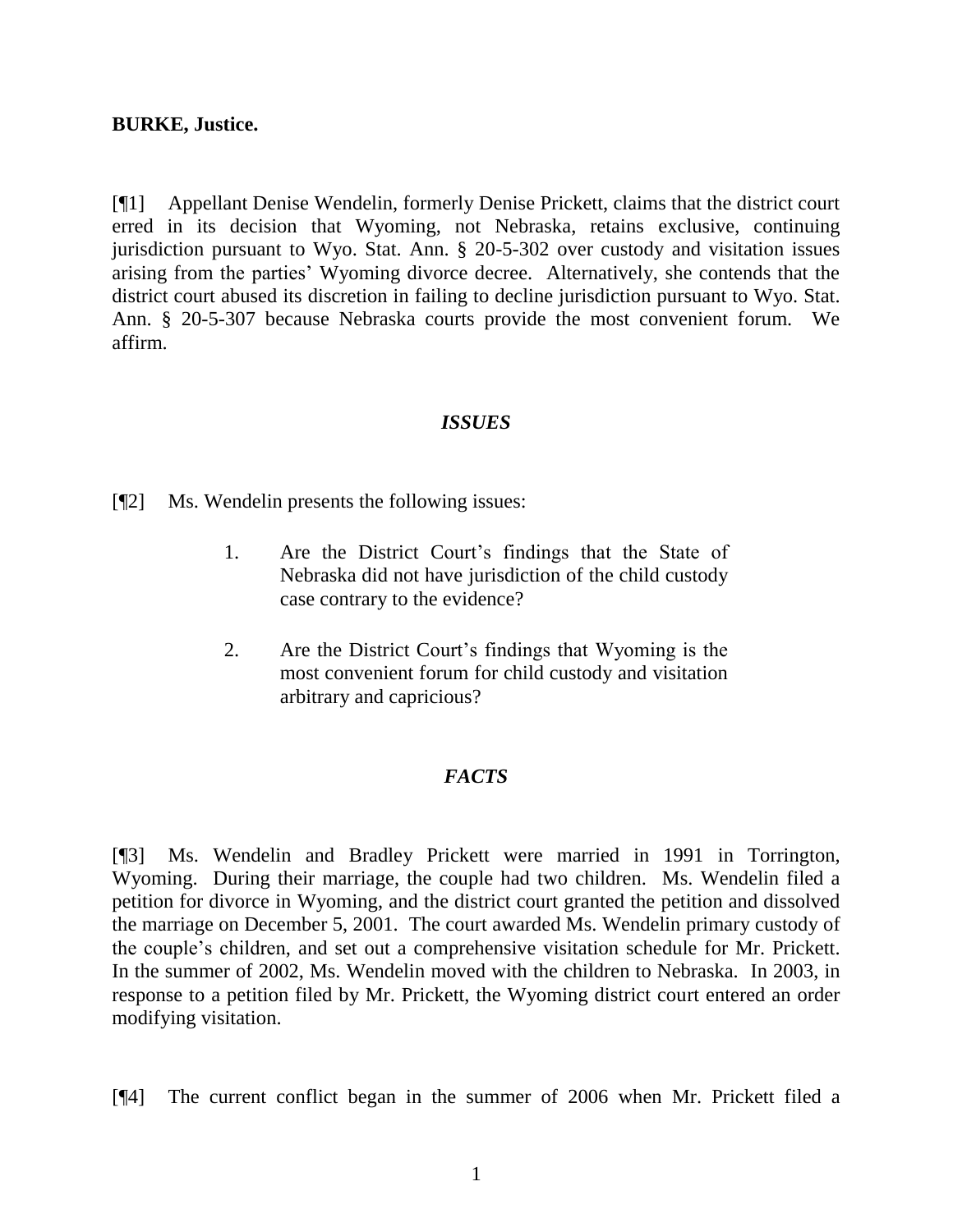motion in the Wyoming district court entitled "Motion To Enforce August 20, 2003 Order Regarding Visitation With The Minor Children And To Determine That The Wyoming Order Is Controlling And That Wyoming Has Continuing, Exclusive Jurisdiction In This Case." The motion alleged in pertinent part that the original Wyoming divorce decree was modified by order of the Wyoming district court on August 20, 2003, and that in September 2005, "the District Court of Lincoln County Nebraska . . . entered an order in this case which changed the visitation schedule with the minor children." The Nebraska order was attached to the motion. In his motion, Mr. Prickett asserted that "pursuant to the UCCJEA Defendant believes Wyoming has continuing exclusive jurisdiction of this matter and that the Wyoming Order entered August 20, 2003 is the controlling Order."

[¶5] Ms. Wendelin responded with a motion to dismiss in which she asserted that the Wyoming district court did not have subject matter jurisdiction to determine custody and visitation issues related to the original decree. Alternatively, she claimed that, pursuant to Wyo. Stat. Ann. § 20-5-307, Wyoming was an inconvenient forum for the custody proceeding. In support of her motion, she alleged that the Nebraska order was controlling and relied upon a stipulation of the parties in which they agreed that the Wyoming decree "may be registered and enforced in the State of Nebraska."

[¶6] The district court held a hearing in August 2006. It was undisputed that Mr. Prickett continued to reside in Wyoming and that Ms. Wendelin lived in Nebraska. Additionally, the parties stipulated to several facts. Specifically, they agreed on the dates that Ms. Wendelin and the children moved to Nebraska and that it was currently the children's home state, that Mr. Prickett exercised his summer visitation in Wyoming, that there were no domestic violence issues in the case, that the distance between the Wyoming and Nebraska courthouses was approximately 200 miles, that either state could expeditiously hear the case, and that the Nebraska court had entered an order modifying visitation in 2005.

[¶7] Mr. Prickett testified that the children spend their weekend and summer visitation at his residence in Wyoming, and that, in light of his work schedule, the Wyoming custody order was preferable. Ms. Wendelin also testified. Her testimony largely focused on her assertion that Mr. Prickett had agreed to the Nebraska visitation schedule. She also testified that the children had been attending Nebraska schools for four years, and that their counselors were in Nebraska.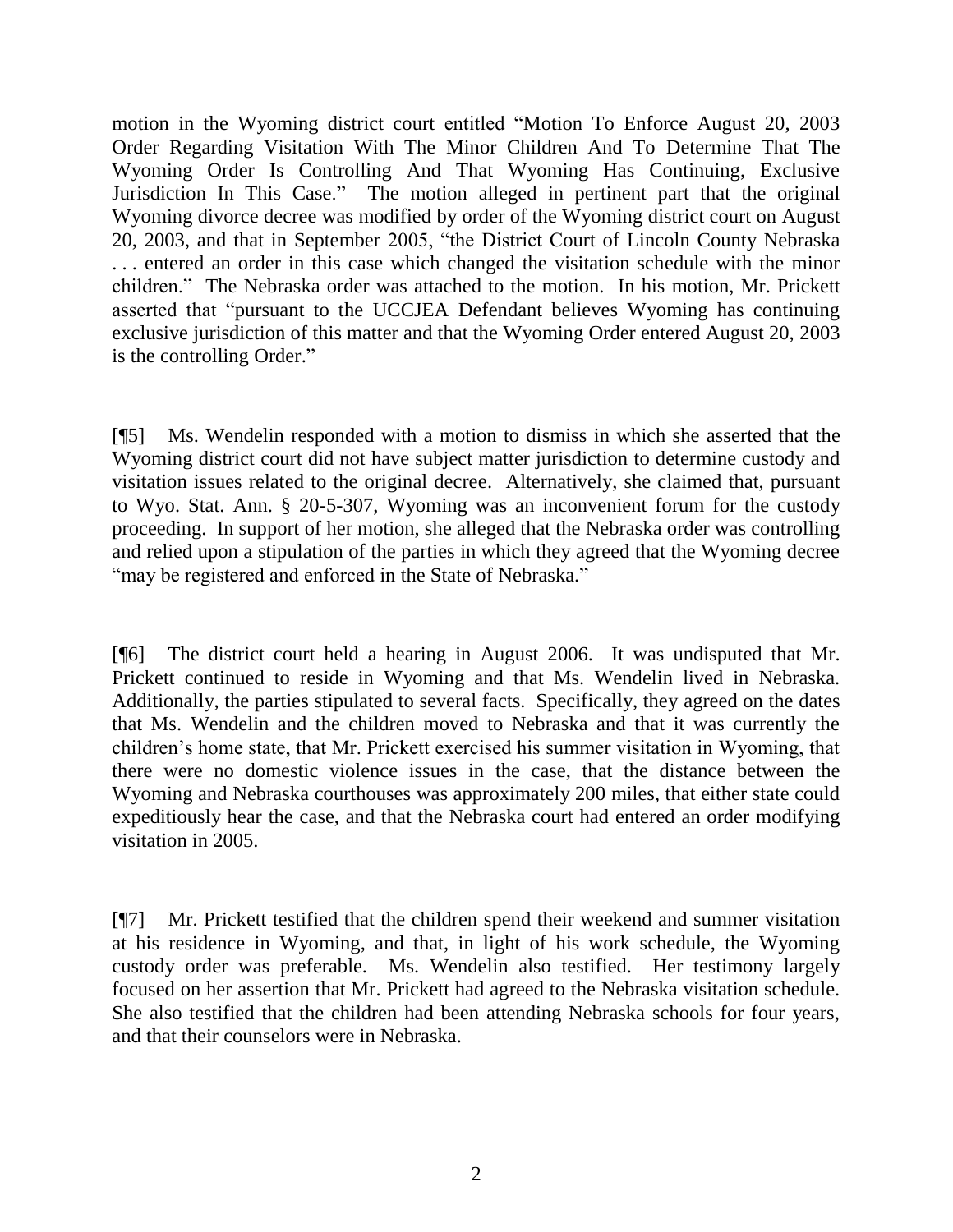[¶8] The district court took the matter under advisement and subsequently issued a decision letter concluding that it retained exclusive, continuing jurisdiction pursuant to Wyo. Stat. Ann. § 20-5-302, the Nebraska order notwithstanding. The court also determined that Wyoming was an appropriate forum to resolve visitation and custody issues and rejected Ms. Wendelin's request that the court decline jurisdiction on the basis of the inconvenient forum provisions of Wyo. Stat. Ann. § 20-5-307. Ms. Wendelin now appeals.

### *DISCUSSION*

[¶9] We review a district court's decision regarding its jurisdiction in child custody matters *de novo*. *Ritter v. Ritter*, 989 P.2d 109, 111 (Wyo. 1999). In contrast, we review a court's decision whether or not to decline jurisdiction under the inconvenient forum provisions of Wyo. Stat. § 20-5-307 for an abuse of discretion. *Id.*

[¶10] This case requires us to apply Wyoming's version of the Uniform Child Custody Jurisdiction and Enforcement Act (UCCJEA), Wyo. Stat. Ann. §§ 20-5-201 through 20- 5-502 (LexisNexis 2007). Because the divorce decree originated in Wyoming, the district court must initially determine if it retains exclusive, continuing jurisdiction pursuant to Wyo. Stat. Ann. § 20-5-302. If the court concludes that it has jurisdiction, it must then decide whether it should decline jurisdiction pursuant to Wyo. Stat. Ann. § 20- 5-307 because the other state provides a more appropriate forum for resolution of the issues presented.

[¶11] Ms. Wendelin first claims that the district court's finding that it retained exclusive, continuing jurisdiction was contrary to the evidence. She relies on Wyo. Stat. Ann. § 20- 5-302(a), which states:

> (a) Except as provided in W.S. 20-5-304, a court of this state which has made a child custody determination consistent with W.S. 20-5-301 or 20-5-303 has exclusive, continuing jurisdiction over the determination until:

> > (i) A court of this state determines that the child, the child's parents, and any person acting as a parent do not have a significant connection with this state *and* that substantial evidence is no longer available in this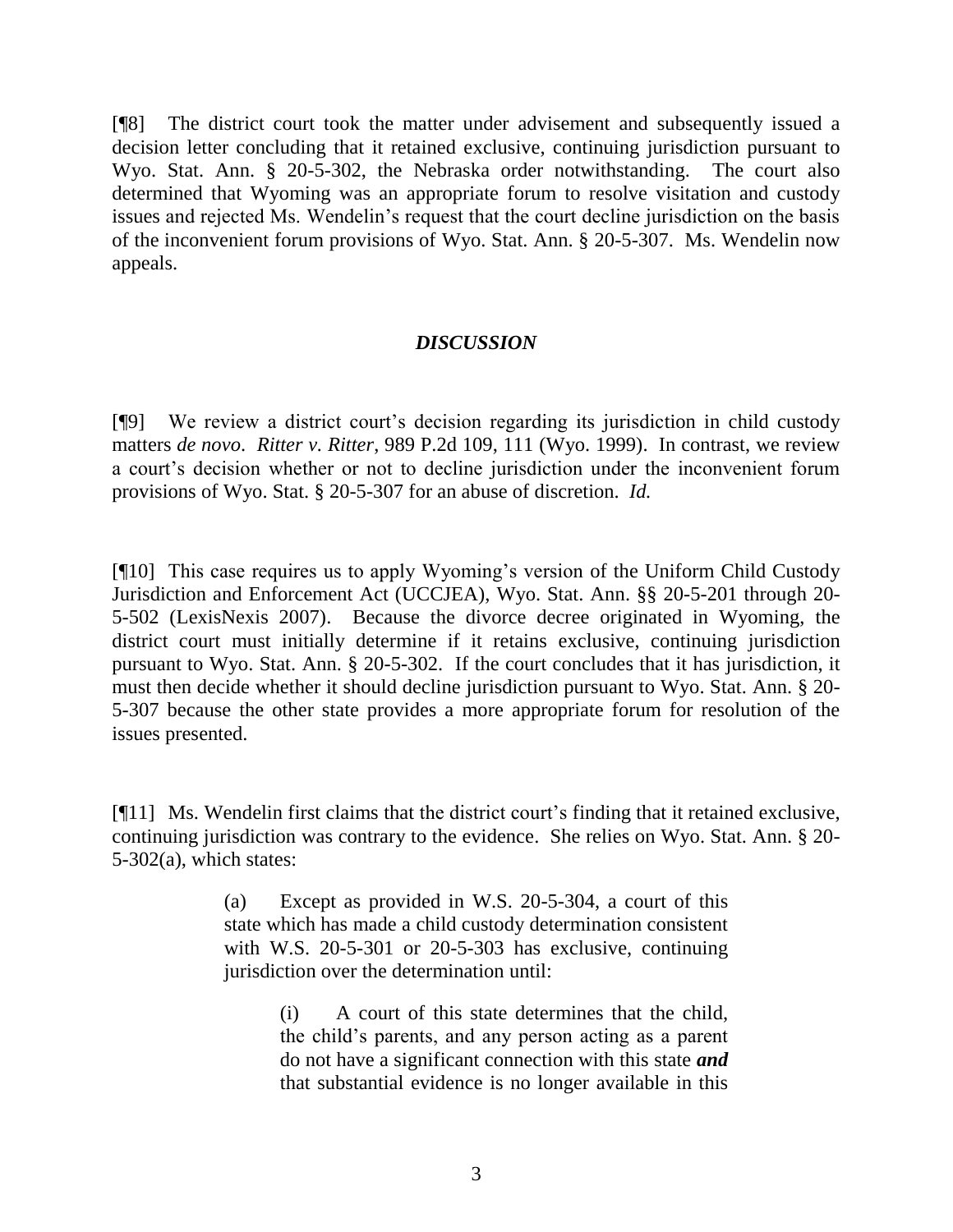state concerning the child's care, protection, training and personal relationships; or

(ii) A court of this state or a court of another state determines that the child, the child's parents and any person acting as a parent do not presently reside in this state.

(Emphasis added.) We have previously recognized, when interpreting statutes, that the word "and" is conjunctive. *Clark v. State ex rel. Wyo. Workers' Safety and Comp. Div.*, 968 P.2d 436, 438 (Wyo. 1998). Webster's recognizes that the word "and" is "used in logic as a sentential connective that forms a complex sentence which is *true only if both constituent sentences are true*." Webster's New Collegiate Dictionary 43 (1977) (emphasis added). The use of the conjunctive "and" thus requires both (a)(i) conditions to be met. In order to prevail, Ms. Wendelin must establish that neither parent has "a significant connection with this state." The evidence is undisputed that Mr. Prickett still lives in Wyoming and, therefore, has a significant connection with the state. Utilizing a straightforward approach, the district court applied an unambiguous statutory provision to an undisputed fact and determined that it retained jurisdiction because the two-part test of Wyo. Stat. Ann. § 20-5-302(a)(i) was not met.

[¶12] Nevertheless, Ms. Wendelin claims that Wyo. Stat. Ann. § 20-5-302 supports her position. She asserts that section (a)(i) contains two tests, either of which divests a Wyoming court of jurisdiction. She contends that the Wyoming court loses continuing jurisdiction if neither parent has a significant connection with the state *or* there is no longer substantial evidence available in the state. Because the children have been living in Nebraska, she contends that the second test under section (a)(i) is met because "substantial evidence is no longer available" in Wyoming. Wyo. Stat. Ann. § 20-5-  $302(a)(i)$ . In effect, Ms. Wendelin asks us to interpret the statutory provision "and" as "or." We decline to do so.

[¶13] Alternatively, Ms. Wendelin contends that the district court abused its discretion in rejecting her request to decline jurisdiction. She makes two claims relevant to the inconvenient forum statute, Wyo. Stat. Ann. § 20-5-307. The first is that Mr. Prickett consented to jurisdiction in Nebraska. The second is that Nebraska is simply the better forum. The applicable inconvenient forum statute states: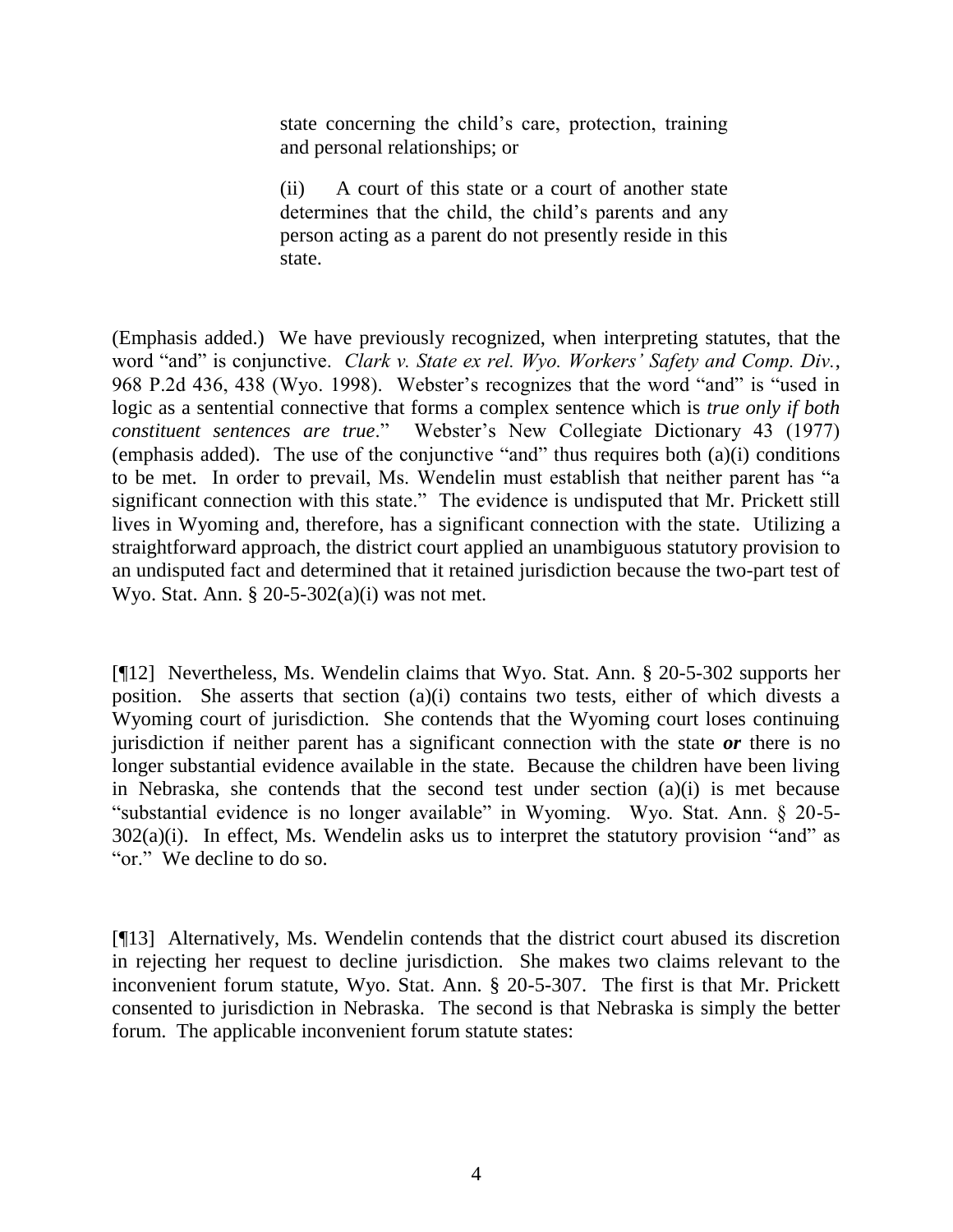(a) A court of this state which has jurisdiction under this act to make a child custody determination may decline to exercise its jurisdiction at any time if it determines that it is an inconvenient forum under the circumstances and that a court of another state is a more appropriate forum. The issue of inconvenient forum may be raised upon motion of a party, the court's own motion, or request of another court.

(b) Before determining whether it is an inconvenient forum, a court of this state shall consider whether it is appropriate for a court of another state to exercise jurisdiction. For this purpose, the court shall allow the parties to submit information and shall consider all relevant factors, including:

> (i) Whether domestic violence has occurred and is likely to continue in the future and which state could best protect the parties and the child;

> (ii) The length of time the child has resided outside this state;

> (iii) The distance between the court in this state and the court in the state that would assume jurisdiction;

> (iv) The relative financial circumstances of the parties;

> (v) Any agreement of the parties as to which state should assume jurisdiction;

> (vi) The nature and location of the evidence required to resolve the pending litigation, including testimony of the child;

> (vii) The ability of the court of each state to decide the issue expeditiously and the procedures necessary to present the evidence; and

> (viii) The familiarity of the court of each state with the facts and issues in the pending litigation.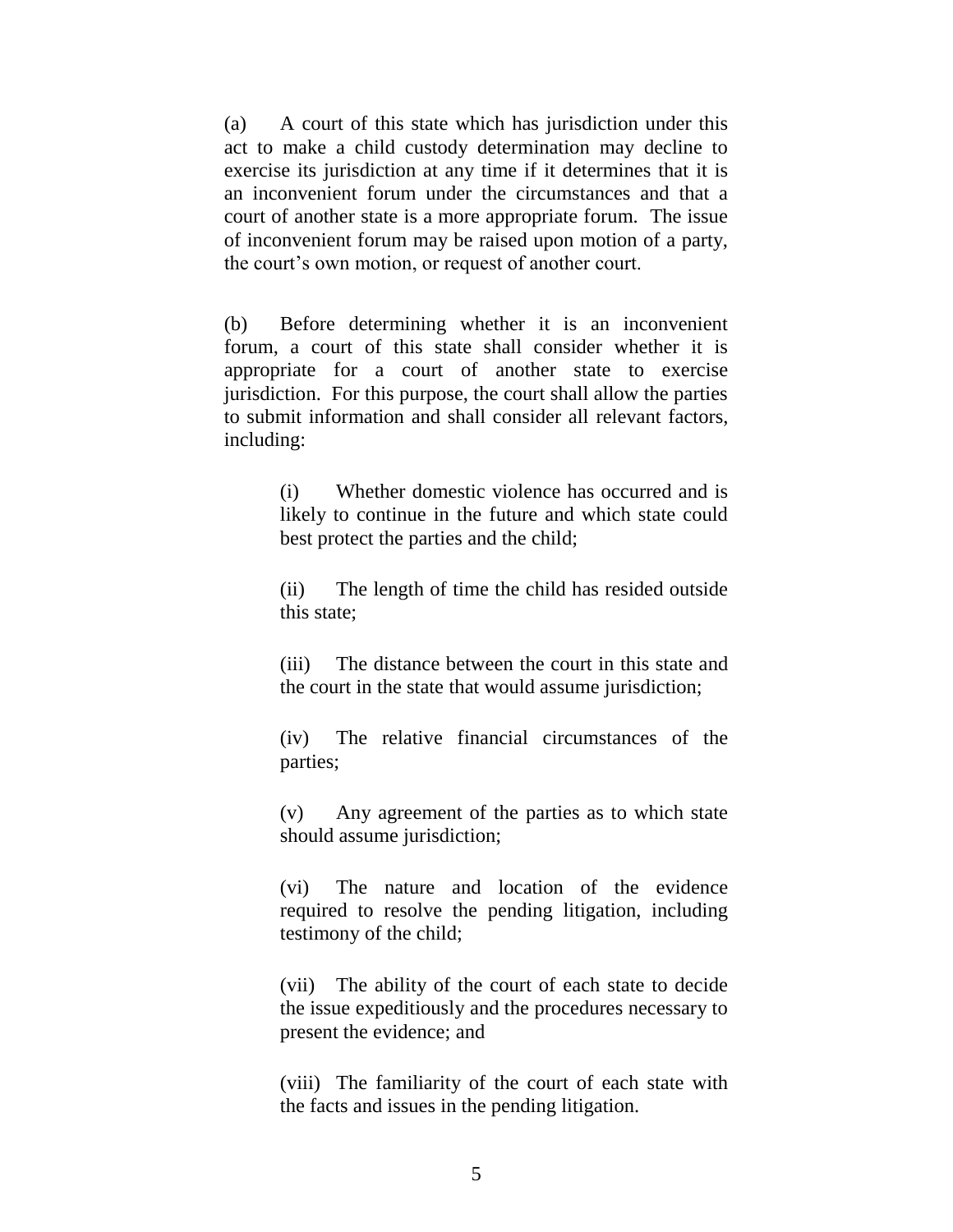(c) If a court of this state determines that it is an inconvenient forum and that a court of another state is a more appropriate forum, it shall stay the proceedings upon condition that a child custody proceeding be promptly commenced in another designated state and may impose any other condition the court considers just and proper.

(d) A court of this state may decline to exercise its jurisdiction under this act if a child custody determination is incidental to an action for divorce or another proceeding while still retaining jurisdiction over the divorce or other proceeding.

Wyo. Stat. Ann. § 20-5-307.

[¶14] In its decision letter, the district court wrote:

The Court finds that Wyoming is not an inconvenient forum to determine issues of visitation. Evidence about visitation is just as likely to be in Wyoming, where the Defendant [Mr. Prickett] exercises his visitation, as in Nebraska. The children have not lived away from Wyoming for a lengthy time, the distance between the parties is not substantial, the parties both earn reasonable incomes, and this Court is familiar with the case and able to expeditiously determine the issue. Although the Nebraska Order recites that "the parties stipulate that the Judgment from the State of Wyoming may be registered and enforced in the State of Nebraska," such a stipulation does not confer Nebraska with jurisdiction to modify the Wyoming Order.

(Emphasis in original.) The excerpt demonstrates that the court did consider the factors identified in Wyo. Stat. Ann. § 20-5-307. The court's factual findings are supported by evidence contained in the record. Additionally, we find no error in the district court's analysis of the parties' stipulation regarding registration and enforcement of the original decree in Nebraska.

[¶15] Nebraska allows foreign custody orders to be registered in Nebraska to ease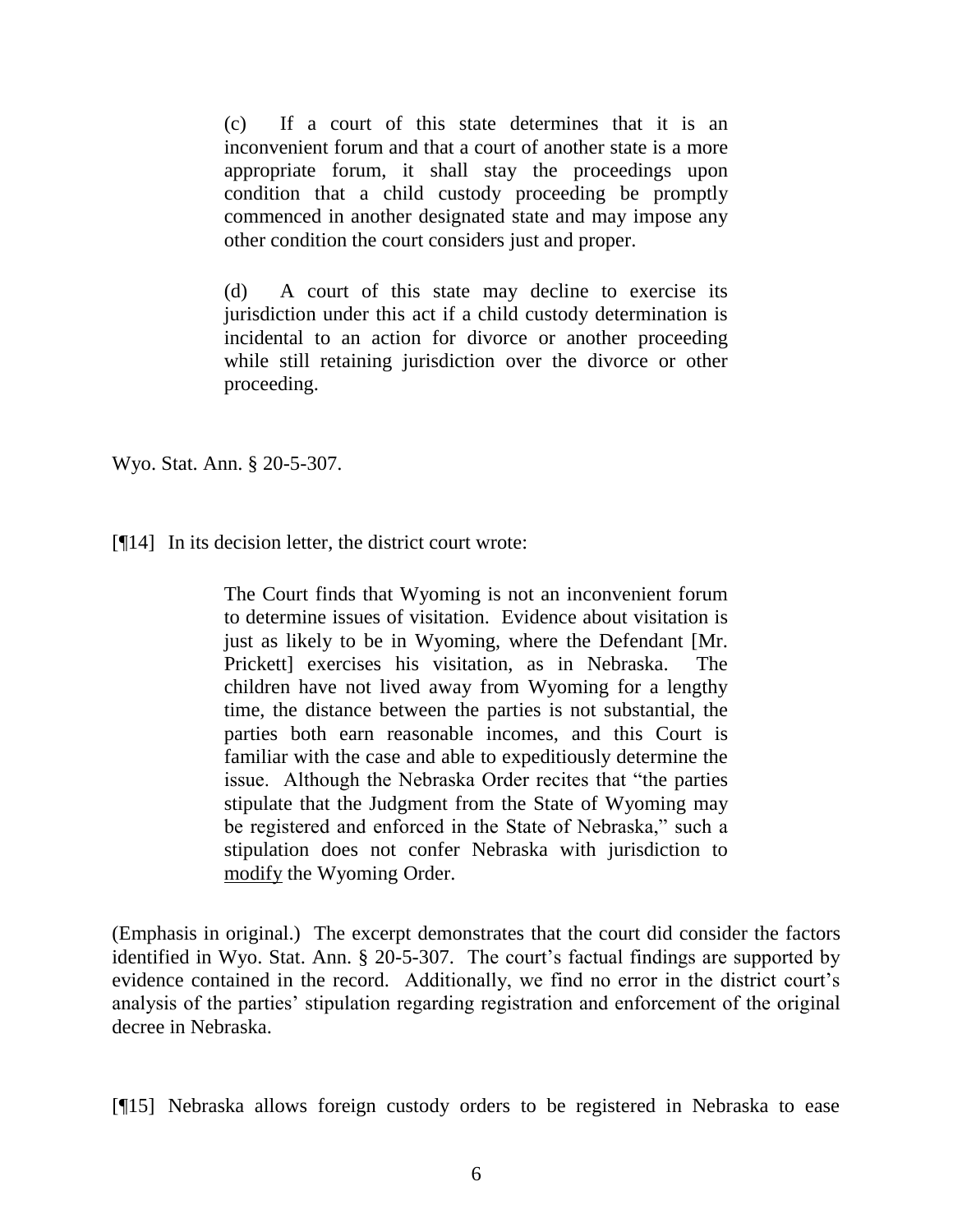enforcement of those orders. Neb. Rev. Stat. § 43-1252 (2007). Once registered, the order is enforceable "in the same manner as a determination issued by a court of [Nebraska]." *Id.* The Wyoming district court properly recognized the distinction between Mr. Prickett consenting to registration of his Wyoming custody order and consenting to Nebraska taking jurisdiction. Even if Mr. Prickett had agreed to jurisdiction in Nebraska, that would only be one of the factors to be weighed and considered. Wyo. Stat. Ann.  $\S 20-5-307(b)(v)$ .

[¶16] Additionally, we note that Nebraska has also adopted the UCCJEA, with jurisdictional requirements nearly identical to those set forth in Wyo. Stat. Ann. §§ 20-5- 301 to 20-5-310. *See* Neb. Rev. Stat. §§ 43-1238 through 43-1247. Specifically, Neb. Rev. Stat. § 43-1240 (2007) provides:

> Except as otherwise provided in section 43-1241, a court of this state may not modify a child custody determination made by a court of another state unless a court of this state has jurisdiction to make an initial determination under subdivision (a)(1) or (a)(2) of section  $43-1238$  and:

> > (1) the court of the other state determines it no longer has exclusive, continuing jurisdiction under section 43-1239 or that a court of this state would be a more convenient forum under section 43-1244; or

> > (2) a court of this state or a court of the other state determines that the child, the child's parents, and any person acting as a parent do not presently reside in the other state.

This statutory provision is substantially identical to Wyo. Stat. Ann. § 20-5-303. There is no evidence in the record that the Nebraska jurisdictional requirements were satisfied.

[¶17] In summary, the district court maintained exclusive, continuing jurisdiction to resolve custody and visitation issues arising from the parties' original Wyoming divorce